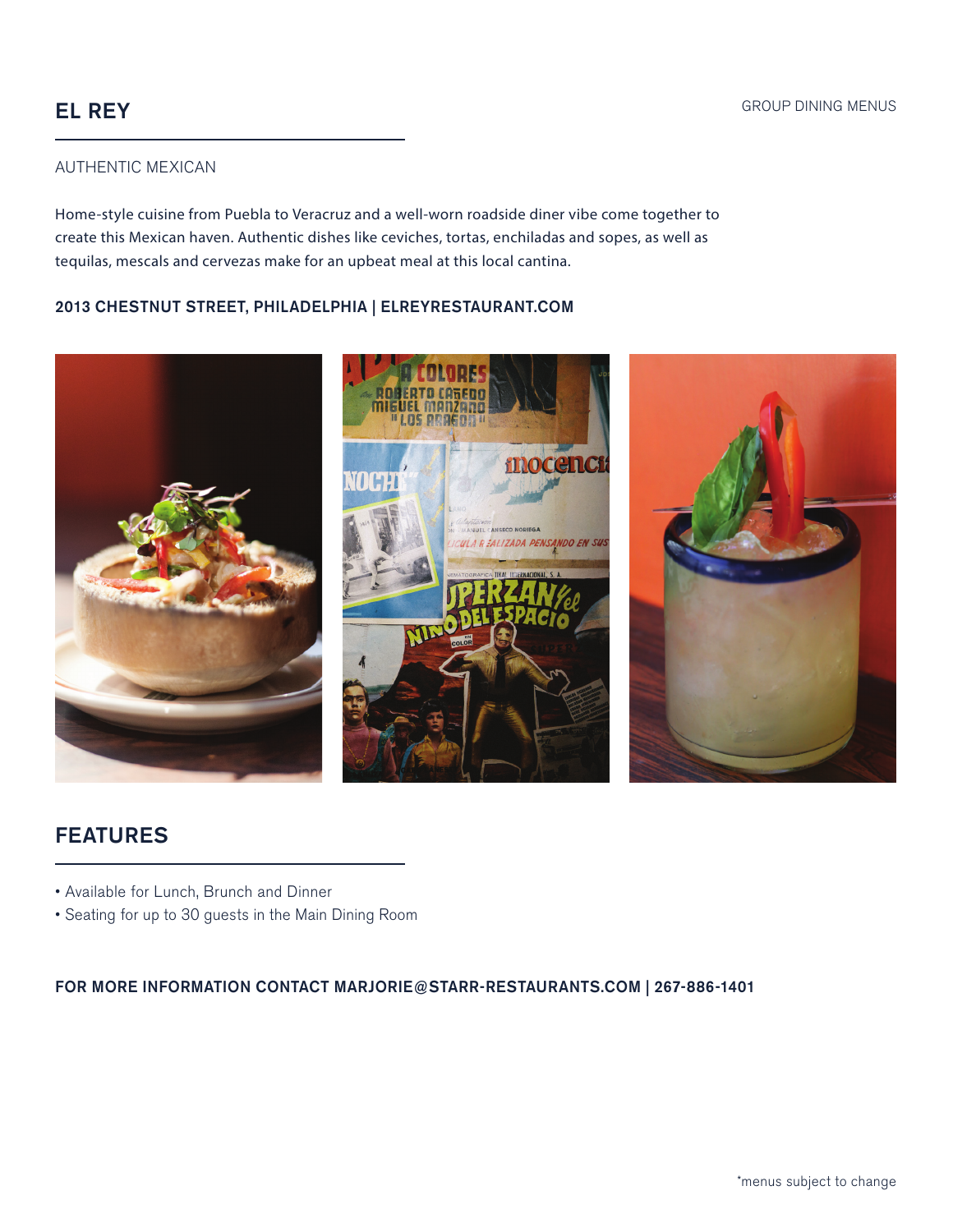# HORS D'OEUVRES

#### PLEASE PRE-SELECT 6 PASSED ITEMS

GUACAMOLE served in a bowl with tortilla chips for dipping

SALSA MEXICANA served in a bowl with tortilla chips for dipping

TUNA CEVICHE tuna, diced avocado, radish, mixed peppers, red onion, raspberry vinaigrette, micro mix

CHICKEN QUESADILLA chicken tinga with chihuahua cheese

ZUCCHINI BLOSSOM AND CORN QUESADILLA pico de gallo, chihuahua cheese

ROPA VIEJA TOSTADA masa tostada, room temperature short rib, tomato, onion, avocado, cilantro, and jalapeno

CHICKEN TINGA TOSTADA masa tostada, marinated chicken, crema, and cotija cheese

CHICKEN TORTA seared chicken, chipotle mayo, pickled jalapeno, refried black beans, lettuce, and tomato on a torta roll

PESCADO TORTA seared fish filet, chipotle mayo, pickled jalapeno, refried black beans, lettuce, and tomato on a torta roll

CHICKEN TACO chipotle cream cheese salsa, pickled red onion, pumpkin seed gremolata, black garlic plantain chips, cilantro

## \$15.00 PER PERSON, PER HOUR\*, 2 HOUR MINIMUM

\*Amount does not include taxes, gratuity or special events fee.

CARNITAS TACO braised pork shoulder, chipolte salsa

BRISKET TACO arbol salsa, torredas (poblano, jalapeno, onion, lime), jicama and manzano pepper slaw

ARABES TACO roasted lamb shoulder, morita salsa, fried artichoke

SOPES masa shells, skirt steaks, salsa, onion, crema

**GORDITAS** corn masa bun, pork pibil, hard boiled egg

MINI ALBONDIGAS meatballs in guajillo salsa

CAMARONES shrimp, fried garlic, lime

HOUSE MARINATED OLIVES

BUTTERED POPCORN

JAMAICA-MORITA POPCORN popcorn dusted with hibiscus flowers and morita chiles

MEXICAN CHOCOLATE-MEZCAL POPCORN tossed with mexican chocolate and misted with mezcal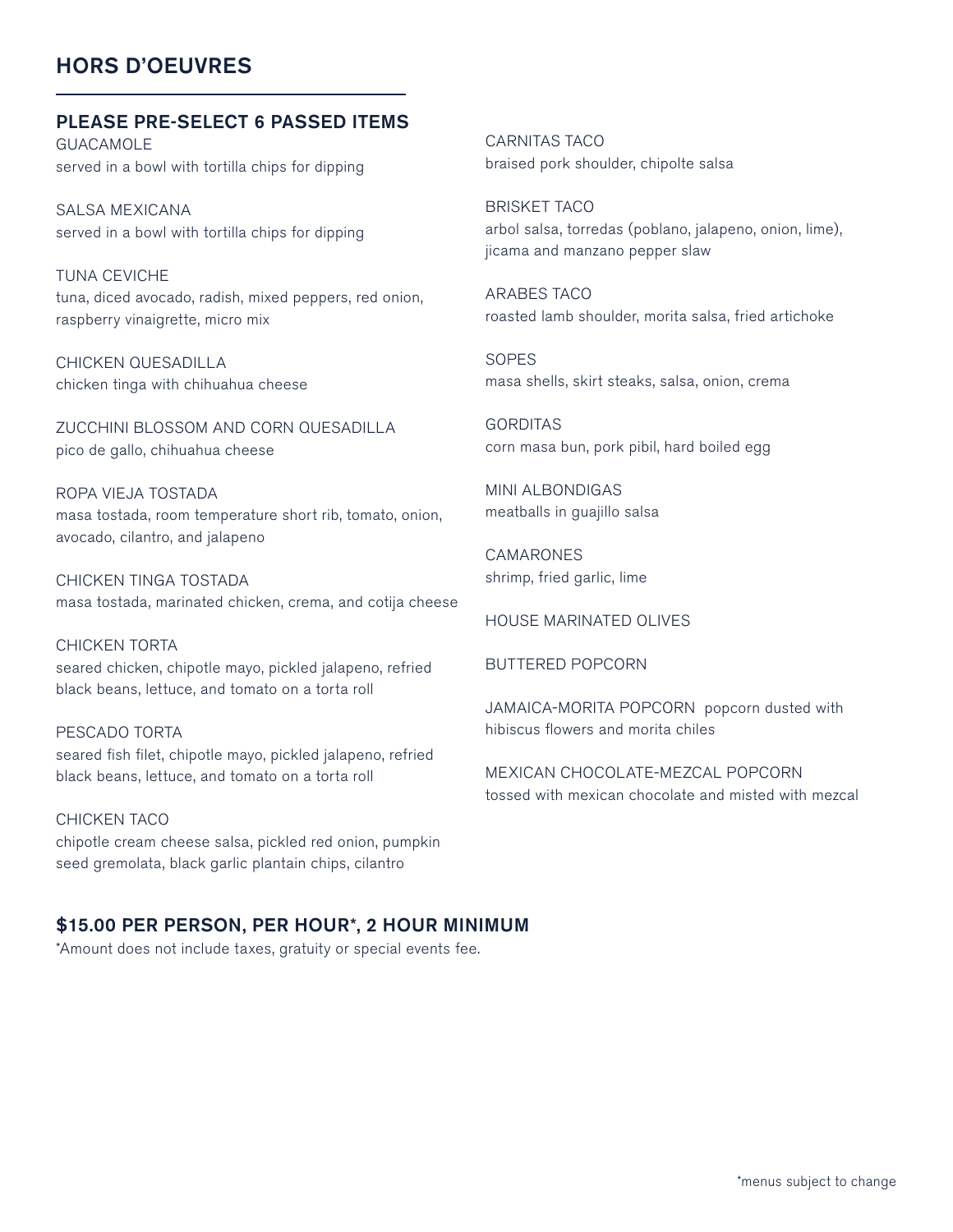# LUNCH ONE served family style

## ON TABLES AS GUESTS ARE SEATED

GUACAMOLE

SALSA MEXICANA

### FIRST COURSE

(PRE-SELECT ONE)

CHAYOTE SALAD corn, pickled onion, avocado, lime vinaigrette

NOPALES SALAD cactus, pumpkin seed, avocado, tomato

# MAIN COURSE

### (PRE-SELECT THREE)

#### CHICKEN TACOS

CHICKEN ENCHILADAS

SHORT RIB ENCHILADAS

EGGPLANT ENCHILADAS

ZUCCHINI BLOSSOM AND CORN QUESADILLA

HUITLACOCHE EMPANADA

### SIDES DISHES

REFRIED BEANS

RICE

## \$20.00 PER PERSON\*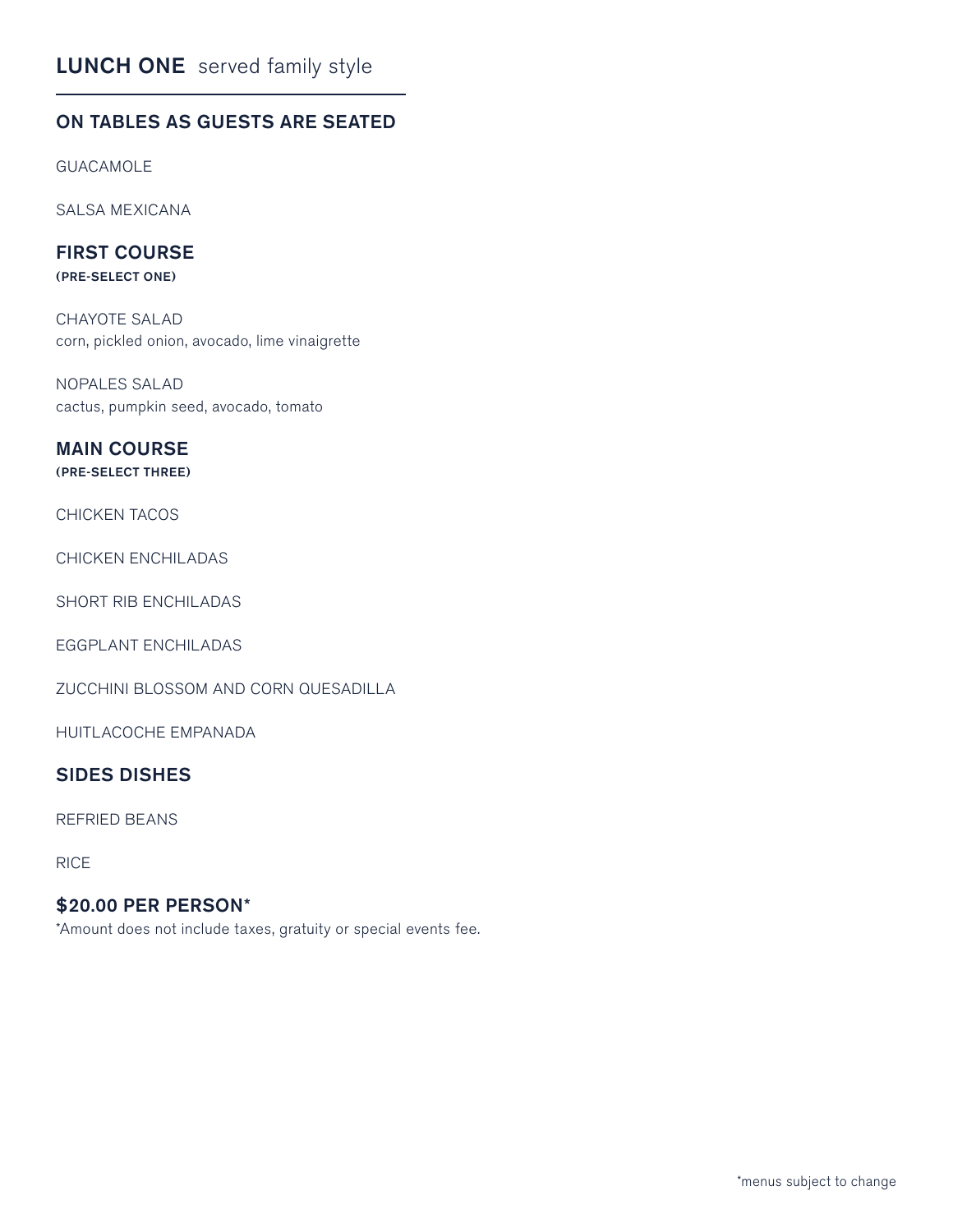# **LUNCH TWO** served family style

## ON TABLES AS GUESTS ARE SEATED

GUACAMOLE

SALSA MEXICANA

## FIRST COURSE

(PRE-SELECT ONE) CHAYOTE SALAD corn, pickled onion, avocado, lime vinaigrette

NOPALES SALAD cactus, pumpkin seed, avocado, tomato

TUNA CEVICHE blue corn tostada, sliced avocado, cucumber, radish, mixed peppers, fried egg

#### MAIN COURSE

(PRE-SELECT THREE) CHICKEN TACOS

CHICKEN ENCHILADAS

SHORT RIB ENCHILADAS

EGGPLANT ENCHILADAS

ZUCCHINI BLOSSOM AND CORN QUESADILLA

HUITLACOCHE EMPANADA

#### SIDES DISHES

REFRIED BEANS

**ESQUITES** 

RICE

# DESSERT

**CHURROS** 

COFFEE, DECAF COFFEE AND HOT TEA

## \$25.00 PER PERSON\*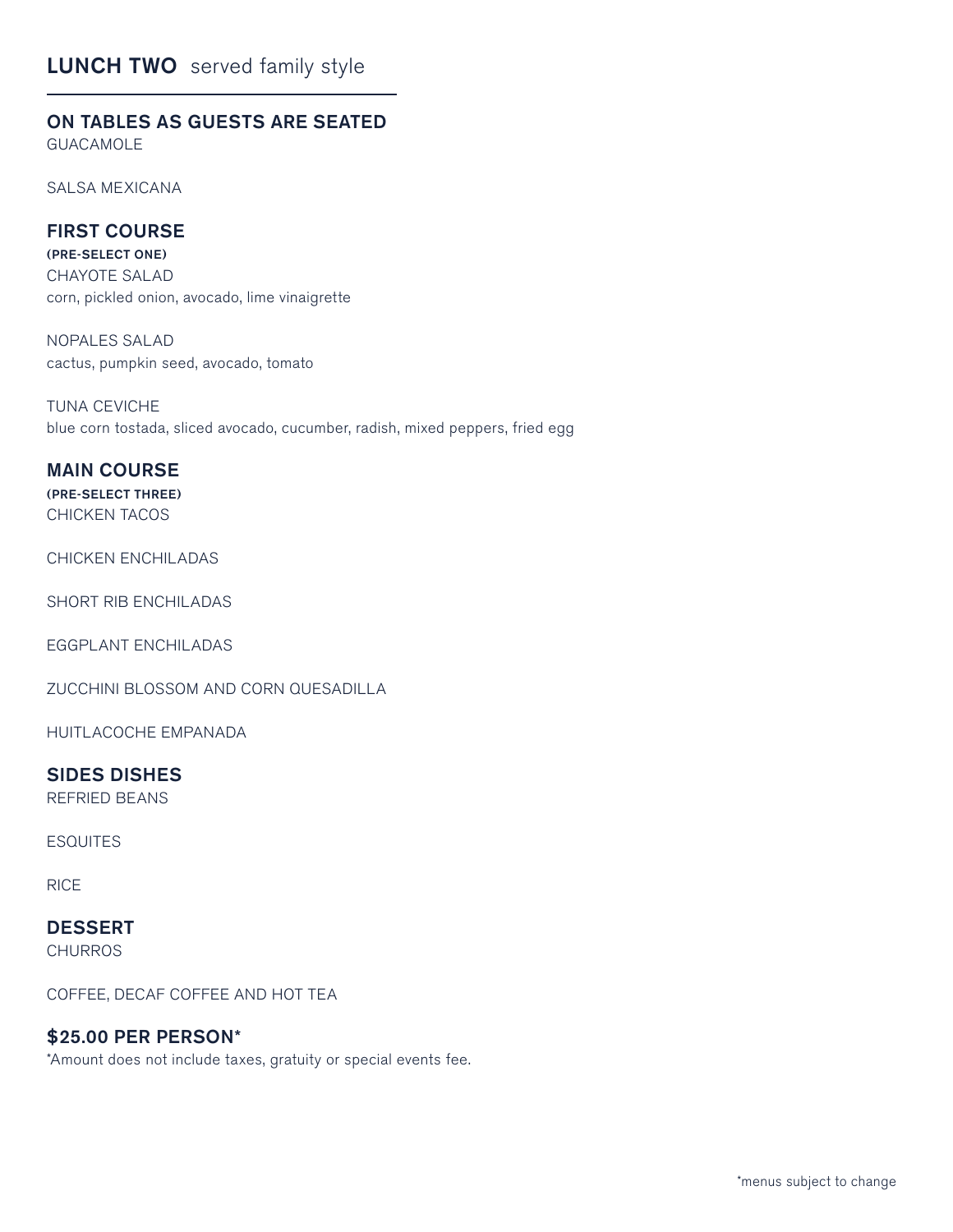# DINNER ONE served family style

# ON TABLES AS GUESTS ARRIVE

GUACAMOLE

SALSA MEXICANA

## FIRST COURSE (SELECT TWO)

CHOICE OF NACHOS chorizo, chicken or veggie

CHOICE OF FUNDIDO chorizo or mushroom

CHOICE OF SALAD mexican chop or chayote

#### MAIN COURSE (SELECT THREE)

STEAK TACOS

CHICKEN ENCHILADAS

VEGGIE FAJITA

CHILE RELLENO

## SIDES

WHOLE BEANS

CILANTRO LIME RICE

ELOTES (street corn)

## DESSERT

MEXICAN CHOCOLATE BROWNIE

**CHURROS** 

#### \$50.00 PER PERSON\*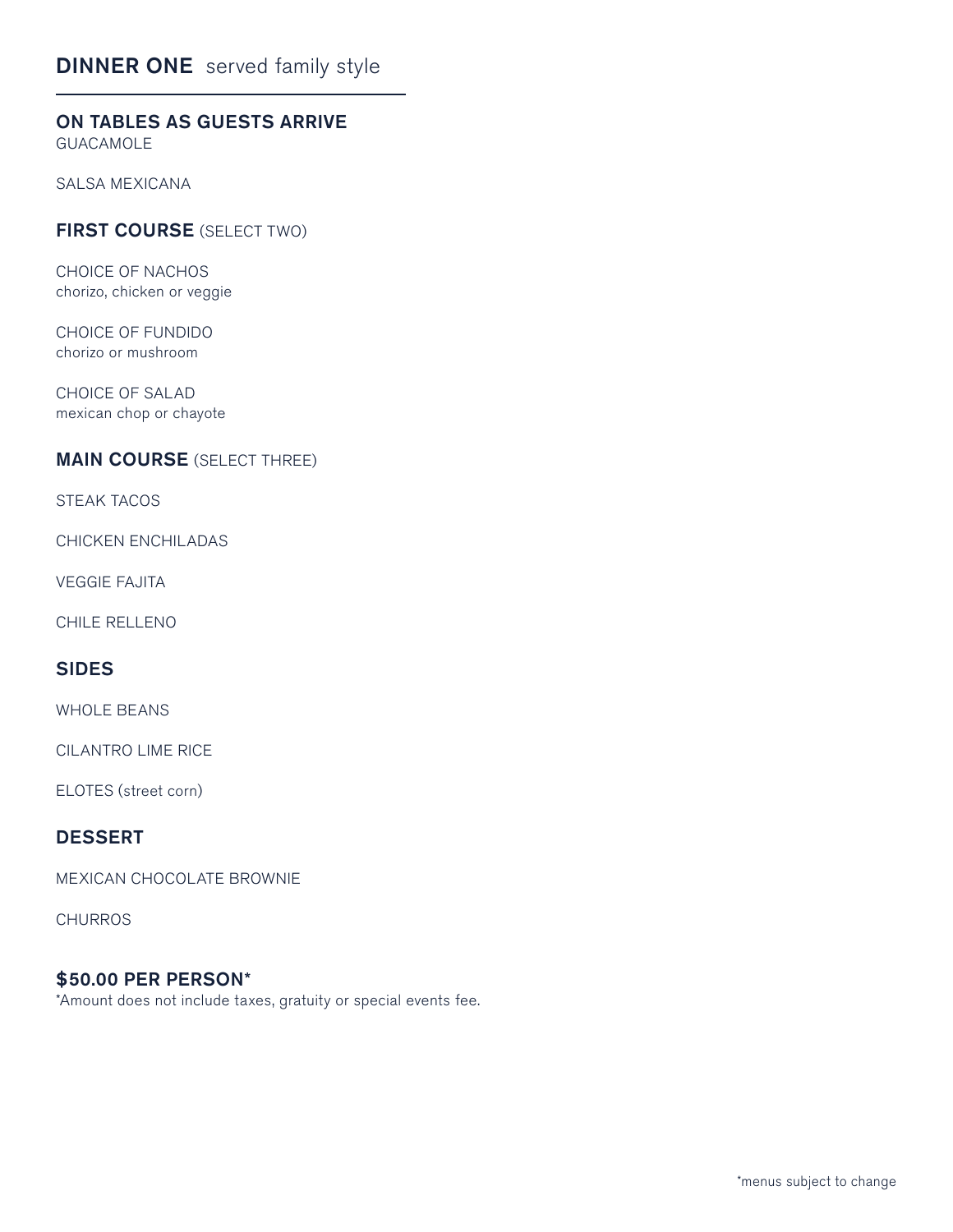# **DINNER TWO** served family style

# ON TABLES AS GUESTS ARRIVE

GUACAMOLE

SALSA MEXICANA

## FIRST COURSE (SELECT THREE)

CHOICE OF QUESADILLAS brisket, corn or zucchini

CHOICE OF NACHOS chorizo, chicken or veggie

CHOICE OF FUNDIDO chorizo or mushroom

CHOICE OF SALAD mexican chop or chayote

## MAIN COURSE (SELECT THREE)

CARNE ASADA

CAMARONES

SHORT RIB ENCHILADAS

FISH TACO

## SIDES

WHOLE BEANS

CILANTRO LIME RICE

ELOTES (street corn)

#### DESSERT

MEXICAN CHOCOLATE BROWNIE

**CHURROS** 

#### \$60.00 PER PERSON\*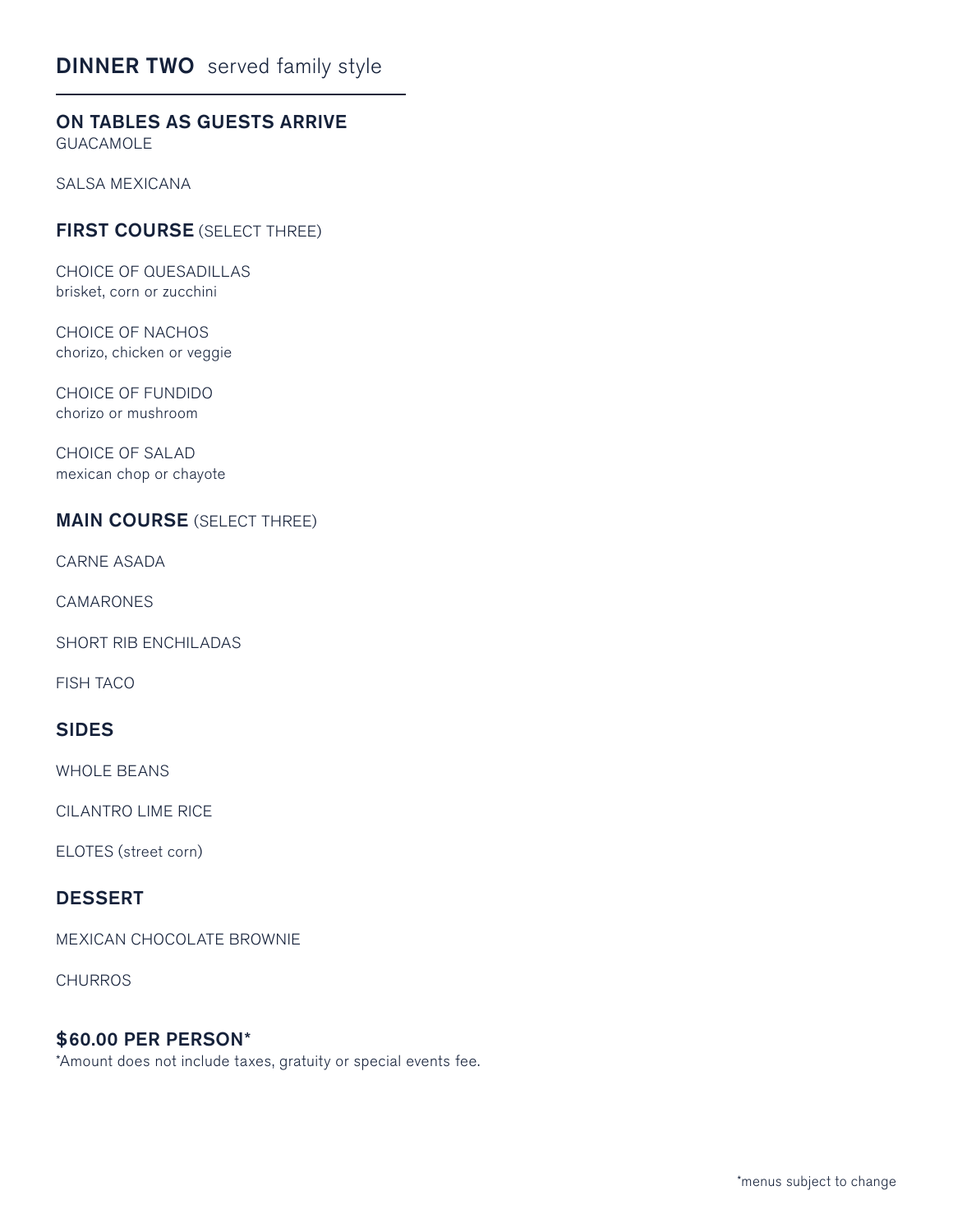## ON TABLES AS GUESTS ARE SEATED

GUACAMOLE

SALSA MEXICANA

## FIRST COURSE

(PRE-SELECT ONE) CHAYOTE SALAD

NOPALES SALAD

PAPAS BRAVAS

SHORT RIB FUNDIDO

TUNA CEVICHE

## MAIN COURSE

(PRE-SELECT THREE) MEXICAN FRENCH TOAST

GRINGAS

BREAKFAST BURRITO

SHORT RIB ENCHILADAS

BRUCHETAS

CHALUPAS

# DESSERT

**CHURROS** 

COFFEE, DECAF COFFEE AND HOT TEA

### \$25.00 PER PERSON\*